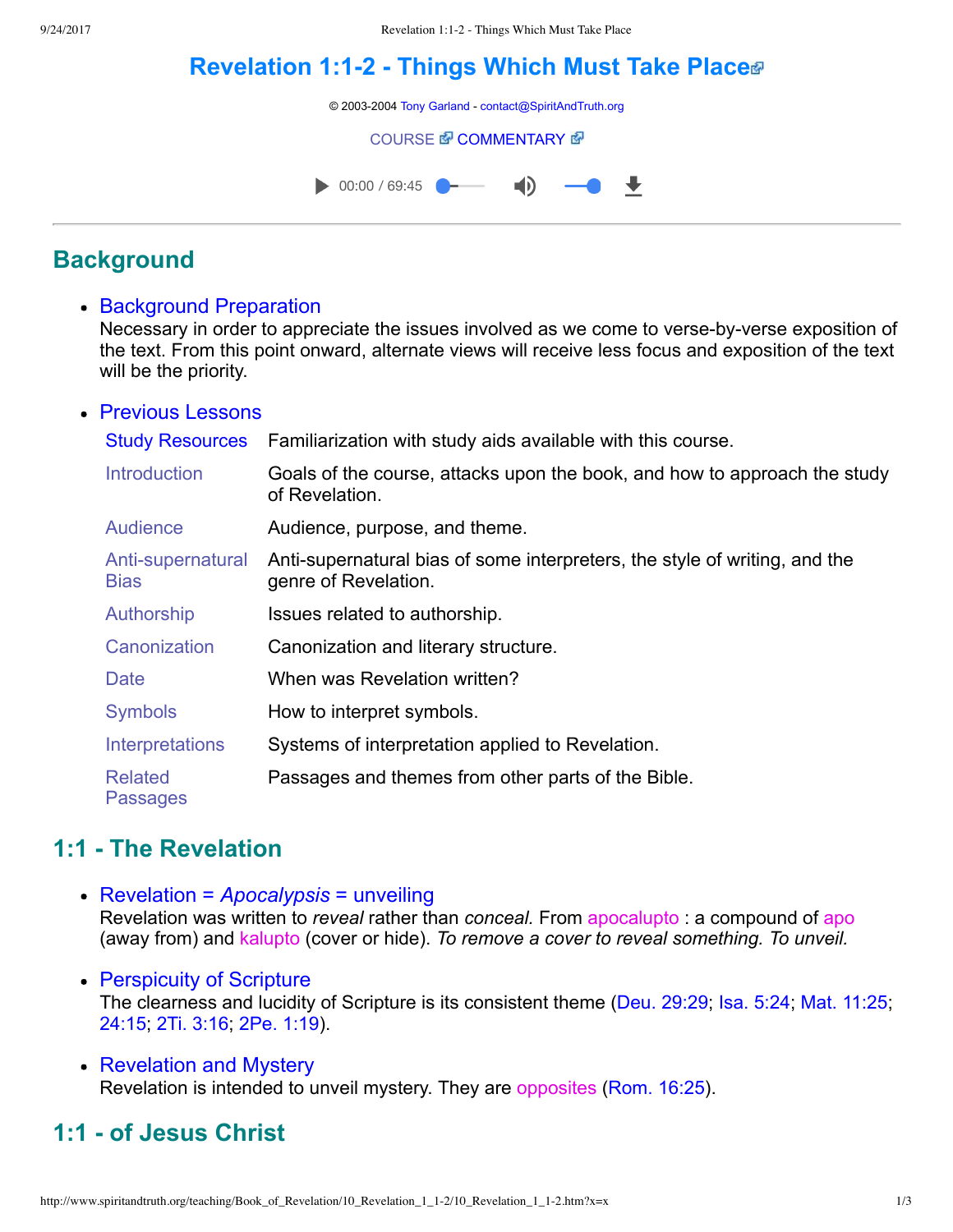Of Jesus Christ

Is this the subjective or objective genitive? Is the verse saying the revelation is about Jesus or from Him?

- 1) Jesus *provides* revelation ([Gal. 1:12\)](http://www.spiritandtruth.org/bibles/nasb/b48c001.htm#Gal._C1V12).
- 2) Revelation is *about* Jesus (Rev. 1:11-18).
- 3) Jesus *reveals the Father* in His incarnation ([Heb. 1:12\)](http://www.spiritandtruth.org/bibles/nasb/b58c001.htm#Heb._C1V1).

Context favors Jesus as the source (subjective genitive).

• Revelation Initiated by God

Biblical revelation is not by human insight, instruction, or discovery. These are things *beyond finding out.*

Example: Peter's declaration of Jesus as "the Christ" ([Mat. 16:17\)](http://www.spiritandtruth.org/bibles/nasb/b40c016.htm#Mat._C16V17).

The "veil is done away in Christ" ([2Cor. 3:14](http://www.spiritandtruth.org/bibles/nasb/b47c003.htm#2Cor._C3V14)).

# **1:1 which God gave Him**

• Did Jesus not Know?

In the mystery of the incarnation, Jesus grew in wisdom, learned , and said, "But of that day and [hour no one knows, not even the angels in heaven, nor the Son, but only the Father" \(Mark](http://www.spiritandtruth.org/bibles/nasb/b41c013.htm#Mark_C13V32) 13:32).

• Role Distinctions within the Trinity

The members of the Trinity are equal but voluntarily occupy different roles (John 5:20-23; 1Cor. 15:28).

### **1:1 to show His servants**

• servants

His servants (*doulos* ) are those who know Him, not unbelievers. Faith is required for spiritual revelation.

# **1:1 must shortly take place**

• must

God's predictions are guaranteed to come to pass! [\(Mat. 26:54;](http://www.spiritandtruth.org/bibles/nasb/b40c026.htm#Mat._C26V54) [John 10:35\)](http://www.spiritandtruth.org/bibles/nasb/b43c010.htm#John_C10V35). That these things "must... take place " indicates they were predicted elsewhere in Scripture. See the lesson on [Related Passages](http://www.spiritandtruth.org/teaching/Book_of_Revelation/09_introduction/index.htm).

• shortly

What does "shortly" mean in this context?

- 1) Within the lifetimes of John's immediate readers?
- 2) Events in distant future, but rapid once begin?
- 3) Closeness in time from God's perspective, "imminent"?

# **1:1 imminency**

• Imminency - What is it?

 "The quality or condition of being about to occur." The coming of Jesus is an imminent event (Mat.  $24:42-48$ ; Luke 12:37-39; 1Th.  $4:15-17$ ).

• Motivation for Godly Living Ongoing expectation that the event is "about to happen!"